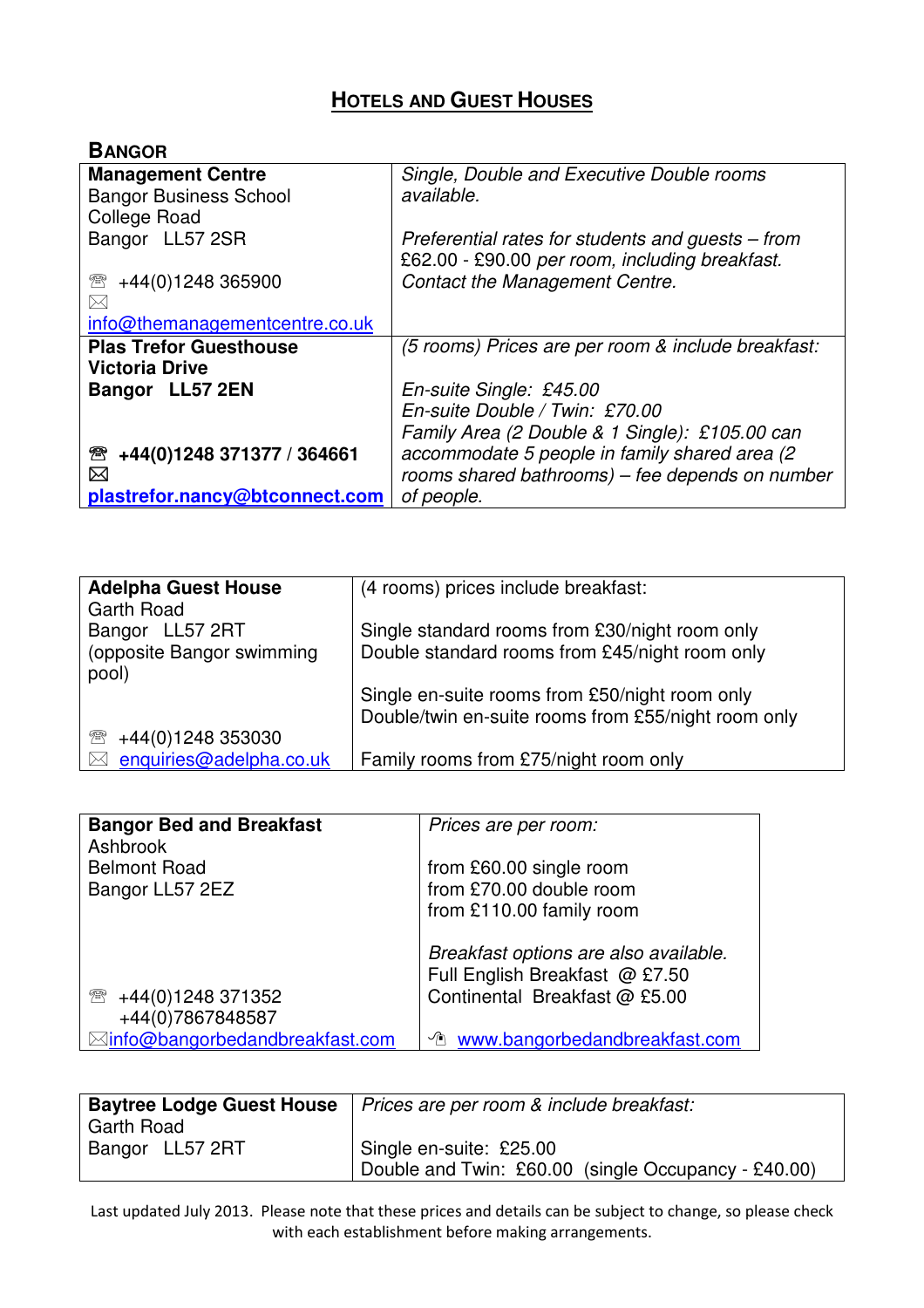| $\mathbb{R}$ +44(0)1248 362230 | Triple Room: £90.00                |
|--------------------------------|------------------------------------|
| $\boxtimes$ baytree-           |                                    |
| lodge@hotmail.com              | <sup>1</sup> www.baytree-lodge.com |
|                                |                                    |

| <b>Bed and Breakfast</b>   | (3 rooms) Prices are per room & include breakfast:  |
|----------------------------|-----------------------------------------------------|
| 4 Greenbank                |                                                     |
| Garth Road                 | Double: £55.00 (2 people sharing)                   |
| Bangor LL57 2SP            | Single Occupancy: £40.00                            |
|                            | En-suite Twin £65.00                                |
| 2 +44(0)1248 364426        | Family Room (King Size & Singles): 3 persons £70.00 |
| ⊠ toddsloan@btinternet.com |                                                     |

| Eryl Môr<br><b>Upper Garth Road</b>                                                    | (22 rooms) Prices are per room & include breakfast:                                              |
|----------------------------------------------------------------------------------------|--------------------------------------------------------------------------------------------------|
| Bangor LL57 2SR                                                                        | En-suite Single: £55.00<br>En-suite Double/Twin: £85.00<br>En-suite Family Room: £90.00 - £95.00 |
| +44(0)1248 353789<br>$\mathscr{D}_{\text{int}}^{\text{max}}$<br>⊠ erylmorhotel@aol.com | ↑ www.a1tourism.com/uk/a15347.html or<br>www.erylmorhotel.co.uk                                  |

| <b>Premier Inn</b>     | (58 rooms) Prices are on a Room Only basis:          |
|------------------------|------------------------------------------------------|
| (with Table Table)     |                                                      |
| Restaurant)            | En-suite Double/Family Rooms: £49.00 - £100.00       |
| Parc Britannia         |                                                      |
| Parc Menai             | Breakfast extra -                                    |
| Bangor LL57 4FA        | Traditional "all you can eat" breakfast: £8.25       |
| (Out-skirts of Bangor) | Continental "all you can eat" breakfast: £5.25       |
|                        | Grab & Go breakfast: £2.95                           |
|                        | Meal deal $-3$ Course meal & full breakfast : £22.00 |
|                        |                                                      |
| +44(0)8715278046       | <sup>1</sup> www.premierinn.com                      |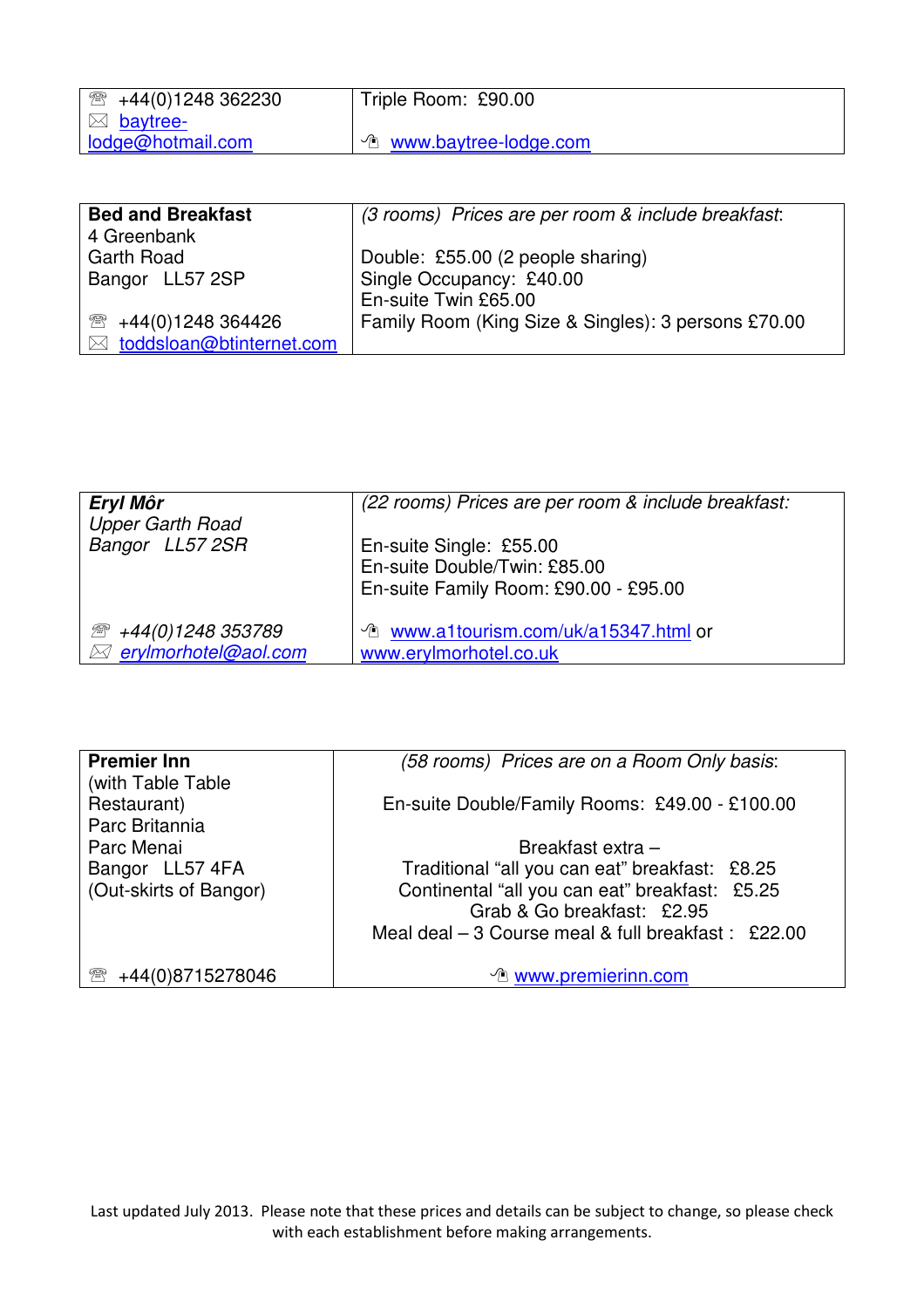| <b>Regency Hotel</b><br><b>Holyhead Road</b> | (14 rooms) Prices on Room Only basis:                                                                  |
|----------------------------------------------|--------------------------------------------------------------------------------------------------------|
| Bangor LL57 1LZ                              | En-suite Single: £35.00                                                                                |
|                                              | En-suite Double / Twin: £55.00, (single occupancy<br>£40.00)                                           |
|                                              | En-suite Family Room (Double & 2 Singles): £100.00<br>Standard Double / Twin (shared bathroom): £45.00 |
|                                              | Triple Room: £80.00                                                                                    |
|                                              | Breakfast extra: £5.00 per person                                                                      |
| +44(0)1248 370819<br>邻                       | <b><i><u>A www.regencyhotelbangor.co.uk</u></i></b>                                                    |

| Tap & Spile<br><b>Garth Road</b>  | (7 double rooms). Price is per person per night:  |
|-----------------------------------|---------------------------------------------------|
| Bangor LL57 2SW                   | Room only (no breakfast) £24.00 (shared bathroom) |
| +44(0)1248 370835<br>$\mathbb{R}$ |                                                   |

| <b>Swn Y Nant</b>                  | (7 rooms) Prices are per room and include breakfast: |
|------------------------------------|------------------------------------------------------|
| <b>Caernarfon Road</b>             |                                                      |
| Bangor LL57 1LZ                    | En-suite Single: £30.00 - £48.00                     |
|                                    | En-suite Double: £50.00 - £72.00                     |
|                                    | Family Room (sleeps 4): £55.00 - £100.00             |
| 1248 670692 <del>1</del> 44(0)1248 |                                                      |
| $\boxtimes$ Hswnynant@aol.com      | <b>To www.smoothhound.co.uk/hotels/swnynant.html</b> |

| <b>The Guest House</b><br>32 Glynne Road | (4 rooms) Prices are per person per night:                                                    |
|------------------------------------------|-----------------------------------------------------------------------------------------------|
| Bangor LL57 1AN                          | From £25.00 for double / twin / single room with breakfast.<br>From £20.00 without breakfast. |
| $\mathbb{R}$<br>+44(0)1248352113         |                                                                                               |
| $\bowtie$                                |                                                                                               |
| shirley.swain@gmail.com                  |                                                                                               |

| <b>The Menai</b>                   | Prices are per room & include continental breakfast: |
|------------------------------------|------------------------------------------------------|
| Craig Y Don Road                   |                                                      |
| Bangor LL57 2BG                    | En-suite Single: £46.50                              |
|                                    | En-suite Double / Twin: £67.50                       |
|                                    | <b>Triple: £78.50</b>                                |
| +44(0)01248 354200<br>$\mathbb{R}$ | Extra bed in any of the above rooms: £15.00          |
| $\bowtie$                          |                                                      |
| bookings@themenai.co.uk            |                                                      |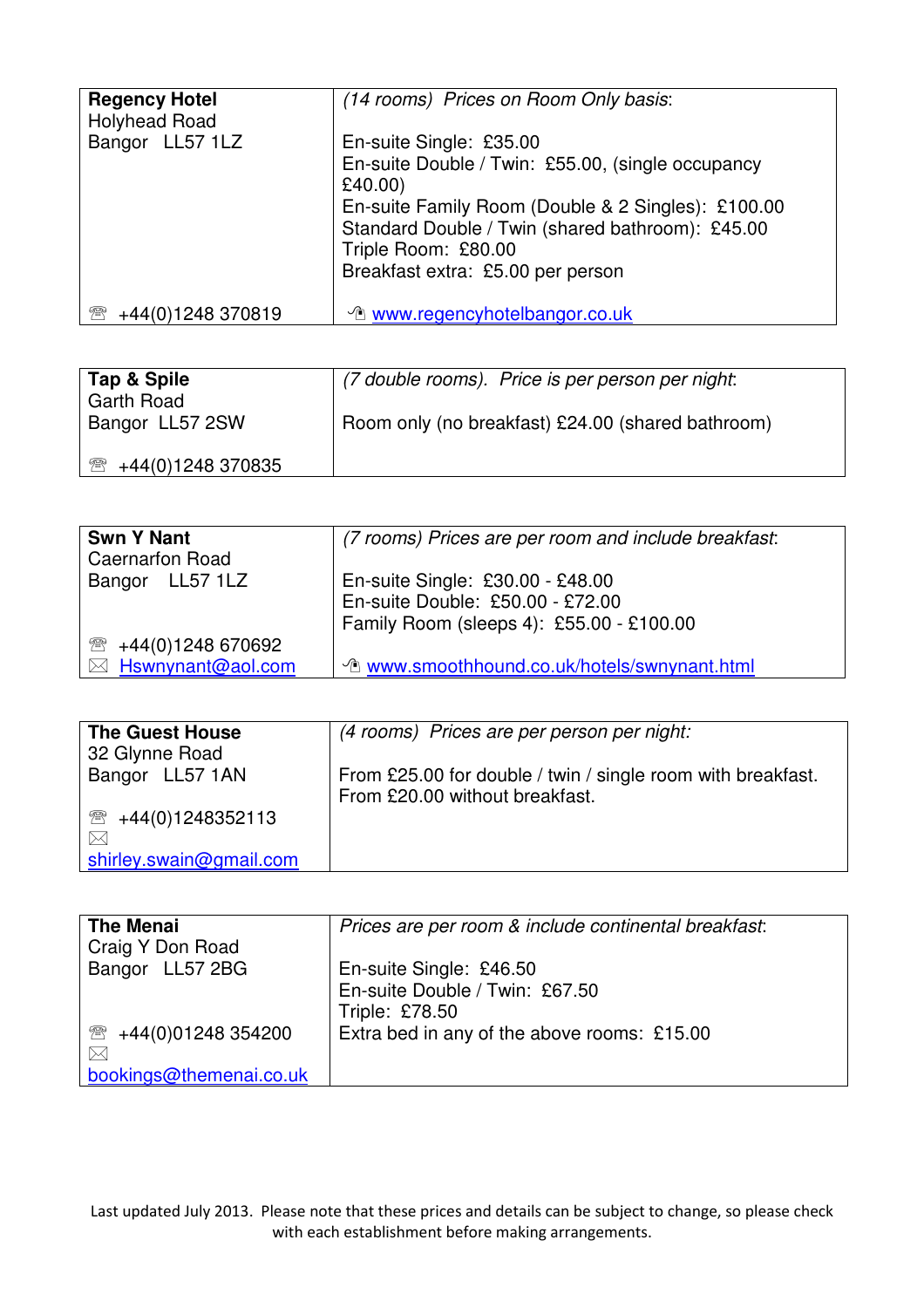| The Boatyard Inn<br><b>Garth Road</b><br>Bangor LL57 2SF | (6 rooms) Prices are per room & include full cooked<br>breakfast:                                                 |
|----------------------------------------------------------|-------------------------------------------------------------------------------------------------------------------|
|                                                          | Single Room: £35.00<br>Standard Double / Twin: £60.00 (single occupancy £35.00)<br>Family room: £85.00 (sleeps 3) |
| +44(0)1248 362462<br>$\bowtie$                           | $\Diamond$ www.theboatyardinn.com                                                                                 |

| <b>Y Garth Guest House</b><br><b>Garth Road</b> | Prices are per room & include full cooked breakfast:                                                                           |
|-------------------------------------------------|--------------------------------------------------------------------------------------------------------------------------------|
| Bangor LL57 2RT                                 | Standard Single Room: £30.00.                                                                                                  |
|                                                 | En-suite Double / Twin: £55.00 - £60.00 (Single<br>occupancy £35.00)<br>Family Room (sleeps 4/5 people): £70.00 - £125.00 (£25 |
| 1248 362277 <del>1</del> 44(0) 1248             | per adult & £15.00 per child up to 11 years).                                                                                  |
| $\boxtimes$                                     |                                                                                                                                |
| Margaret d@btconnect.com                        | <sup>1</sup> www.thegarthguesthouse.co.uk                                                                                      |

| <b>The Garden Hotel</b><br>1 High Street | (12 en-suite rooms) Prices are per person per night:                  |
|------------------------------------------|-----------------------------------------------------------------------|
| Bangor LL57 1DQ                          | Double / Twin Room En-suite: from £69.00 (single<br>occupancy £59.00) |
|                                          | Single Room Standard: from £43.00                                     |
|                                          | Single Room En-suite: from £49.00                                     |
|                                          |                                                                       |
|                                          | Single Room Deluxe: from £69.00                                       |
|                                          | Luxury Family Room (for $3+$ people): from £105.00                    |
|                                          |                                                                       |
|                                          | Breakfast £5.00 (Continental)                                         |
|                                          | Full English £8.00                                                    |
| +44(0) 1248 362189<br><b>PRP</b>         |                                                                       |
|                                          |                                                                       |
| reception@gardenhotel.co.uk              | <sup>1</sup> http://www.gardenhotel.co.uk/                            |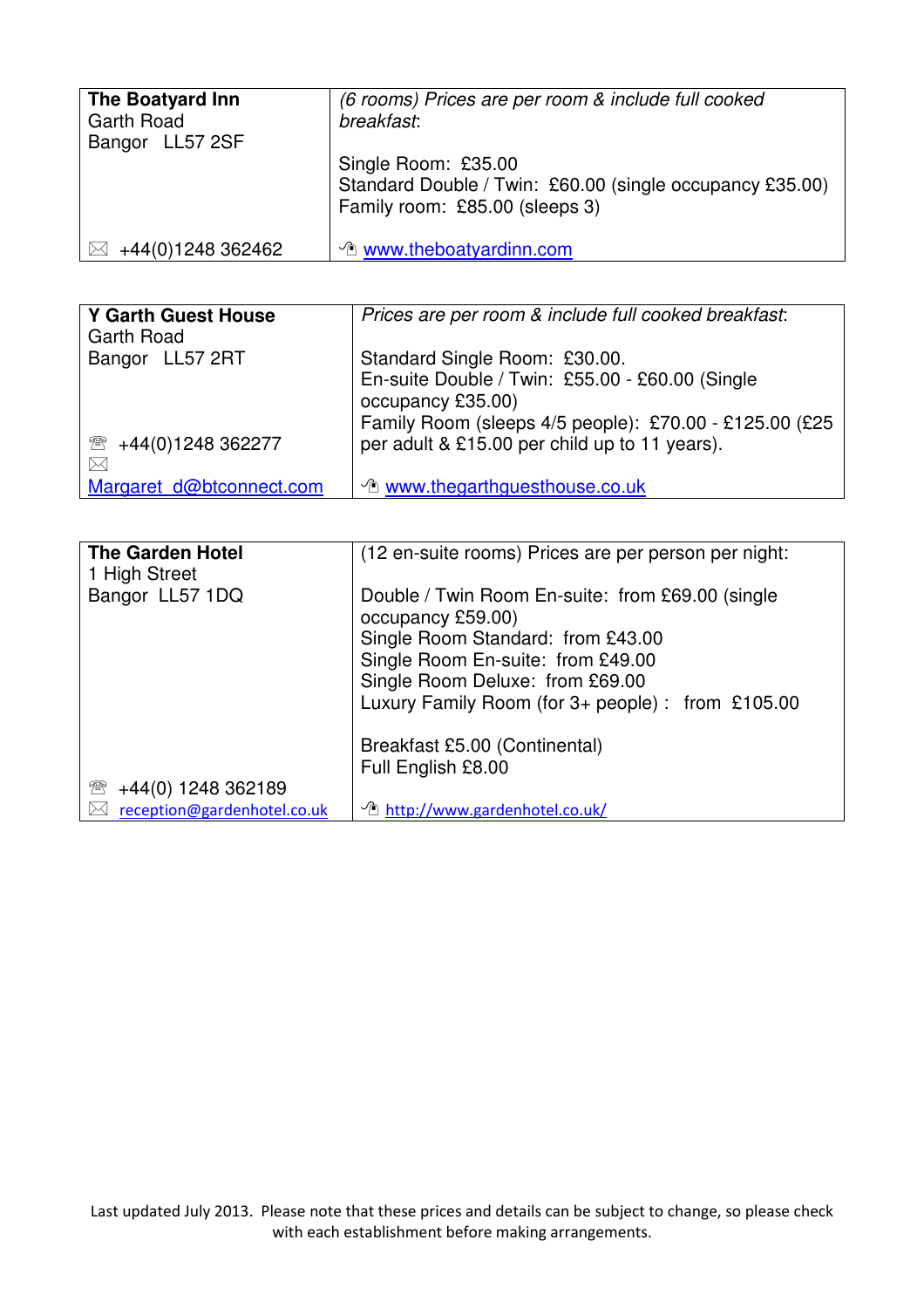## **OUTSIDE BANGOR**

| <b>Caban Cysgu</b>            | Total number of beds in bunkhouse: 16: 1x5, 1x2, 1x1, |
|-------------------------------|-------------------------------------------------------|
| Gerlan, Bethesda              | 1x8                                                   |
| Gwynedd LL57 3TI              |                                                       |
|                               | £13.00 - £15.50 per night                             |
| 1248 605573                   | Maximum stay 2 weeks.                                 |
| dewi@cabancysgu-<br>$\bowtie$ |                                                       |
| gerlan.co.uk                  | <b><i><u>A www.cabancysgu-gerlan.co.uk</u></i></b>    |

| <b>Cartref Guesthouse</b><br>23 Market Street | (6 rooms) Prices include A La Carte breakfast:   |
|-----------------------------------------------|--------------------------------------------------|
| Caernarfon LL55 1RT                           | Single Room from: £35.00                         |
|                                               | Twin / Double Rooms: £65.00 - £70.00 (single     |
|                                               | occupancy £50.00)                                |
|                                               | Family Room (one child 6-12 years): £80.00       |
|                                               | (Children 13-16 years £10.00 supplement; under 5 |
| +44(0)1286 677392<br>☎                        | years free). £10 cheaper per room in winter.     |
| maryandroger@cartref-<br>$\bowtie$            |                                                  |
| caernarfon.co.uk                              | www.cartref-caernarfon.co.uk<br>∽∕ो              |

| <b>Glenavon Guesthouse</b><br>27 St. Marys Road<br>Llandudno LL30 2UB | (7 en-suite rooms) Prices are per room & include<br>breakfast:                                                          |
|-----------------------------------------------------------------------|-------------------------------------------------------------------------------------------------------------------------|
|                                                                       | Single Room from £50.00<br>Double / Twin Room: From £75.00<br>Family Room (2 interconnecting en-suite rooms)<br>£130.00 |
| +44(0)1492877687<br>₩<br>$\bowtie$                                    | Contact guesthouse for details of special offers during<br>Winter.                                                      |
| postmaster@glenavon.plus.com                                          | <b><i><sup>th</sup></i></b> www.glenavon-llandudno.co.uk                                                                |

| <b>Gors Yr Eira</b>                | (4 rooms) Prices are per room & include breakfast: |
|------------------------------------|----------------------------------------------------|
| Mynydd Llandegai                   |                                                    |
| <b>Bethesda</b>                    | Double Room £70.00 (single occupancy £35.00)       |
| Nr Bangor LL57 2DZ                 | Packed lunches £6.00                               |
|                                    | 25% deposit to confirm booking                     |
| $\mathbb{R}$ +44(0)1248 601353     |                                                    |
| $\boxtimes$ einir@gorsyreira.co.uk | <sup>1</sup> www.gorsyreira.co.uk                  |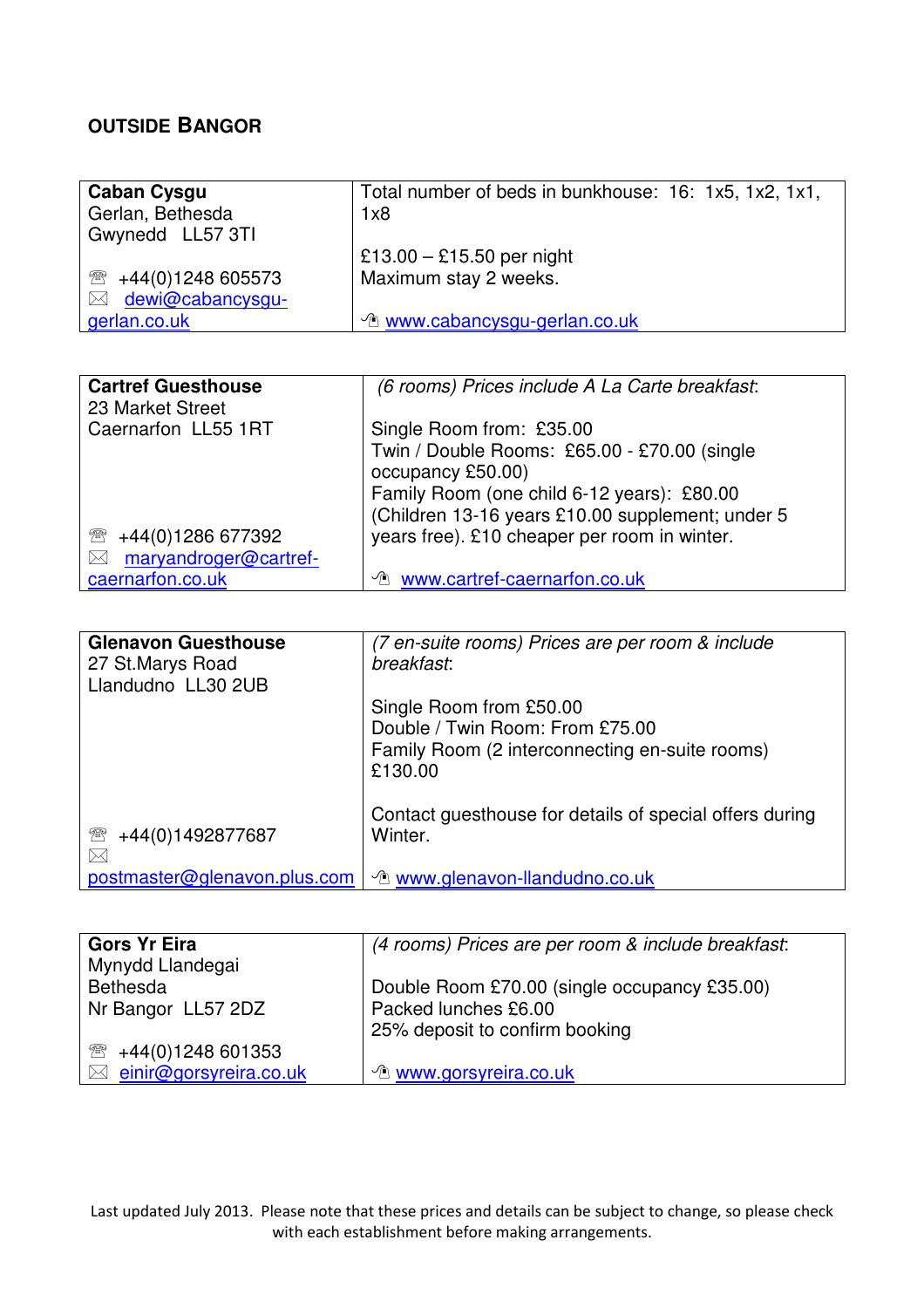| <b>Groeslon Ty Mawr</b>     | (5 rooms: 3double, 2 twin) Licenced restaurant. Prices |
|-----------------------------|--------------------------------------------------------|
| (Ruth and Mark)             | are per person per night & include breakfast:          |
| Llanddeiniolen              |                                                        |
| Gwynedd LL55 3AW            | Low Season: from £28.50                                |
|                             | Mid-Season: from £30.00                                |
|                             | High Season: from £32.00                               |
| +44(0)1248 352791<br>☎      | Please contact for seasonal offers.                    |
| $\bowtie$                   |                                                        |
| ruth@tymawrbb.wanadoo.co.uk | The www.tymawr-bandb.co.uk                             |

| <b>Joys Of Life Country Park</b><br>Coed Y Park | B&B En-suite twin room: £80.00 (single occupancy<br>£55.00)                                                                                                                                                     |
|-------------------------------------------------|-----------------------------------------------------------------------------------------------------------------------------------------------------------------------------------------------------------------|
| Bethesda LL57 4YW                               | B&B En-suite Family room (double and 2 singles):<br>£120.00                                                                                                                                                     |
|                                                 | Self-contained cottage(sleeps 4):<br>per night: £110.00 - £120.00<br>per week: £595.00 - £695.00<br>Self-contained cottage (sleeps $10 - 14$ ):<br>per night £320.00 - £340.00<br>per week: £1495.00 - £1750.00 |
| +44(0)1248 6021422<br>☎                         |                                                                                                                                                                                                                 |
| joysoflife@tiscali.co.uk<br>$\boxtimes$         | <b><i><sup>th</sup></i></b> www.thejoysoflife.co.uk                                                                                                                                                             |

| <b>Menai Bank Hotel</b><br>North Road | (14 en-suite rooms) Prices include breakfast:               |
|---------------------------------------|-------------------------------------------------------------|
| Caernarfon LL55 1BD                   | All Rooms start from £55.00<br>Weekly rates also available. |
|                                       | <sup>1</sup> www.menaibankhotel.co.uk                       |
| T<br>+44(0)01286673297<br>$\bowtie$   |                                                             |
| info@menaibankhotel.co.uk             |                                                             |

| <b>Mount Pleasant Hotel</b><br><b>High Street</b>                           | (7 rooms) Prices include breakfast:                                                                                                                                                                                                     |
|-----------------------------------------------------------------------------|-----------------------------------------------------------------------------------------------------------------------------------------------------------------------------------------------------------------------------------------|
| Llanberis LL55 4HA                                                          | Single En-suite/ from £55.00<br>En-suite Double / Twin rooms £33.00 p/p p/n<br>Single, Double or Twin rooms £31.00 p/p p/n<br>Family Rooms (2 adults, 1 child) £77.00 per night<br>Family Rooms (2 adults, 2 children) £92.00 per night |
| +44(0)1286 870395<br>☎<br>info@mountpleasant-<br>$\bowtie$<br>llanberis.com | <b><i><u>O</u></i></b> www.mountpleasant-llanberis.com                                                                                                                                                                                  |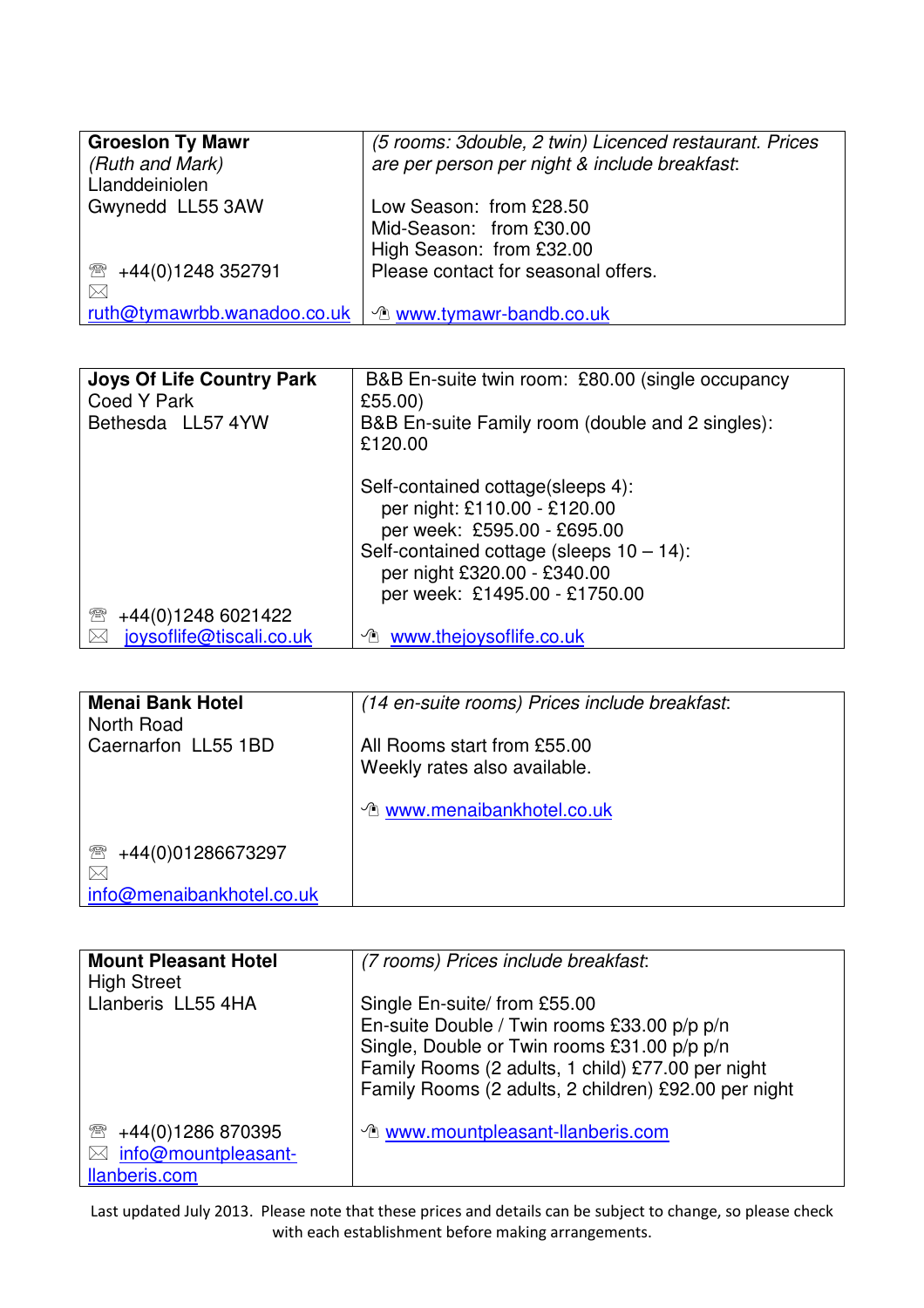| <b>Orme View</b><br>1 Rhos Isaf, Llandegai,<br>Bangor, LL57 4GA | Log cabin. Two bedrooms, fully insulated, central heated,<br>kitchen, shower room, living room, furnished, fully<br>equipped, fresh bedding, large decking and outside<br>furniture, parking. |
|-----------------------------------------------------------------|-----------------------------------------------------------------------------------------------------------------------------------------------------------------------------------------------|
| 07595906291                                                     | Priced from £70 a night.                                                                                                                                                                      |
| 9™                                                              | Sleeps 6.                                                                                                                                                                                     |
| Juliettheworks@yahoo.co.uk                                      | Minimum stay 2 nights.                                                                                                                                                                        |
| $\bowtie$                                                       | <b><i><u>A</u></i></b> www.northwaleslogcabin.info                                                                                                                                            |

| <b>Plas Dinorwic Hotel</b><br>"Pink Palace" | All rooms en-suite. Prices are room only. Breakfast<br>£8.00 per person.                                                                        |
|---------------------------------------------|-------------------------------------------------------------------------------------------------------------------------------------------------|
| Y Felinheli LL56 4XA                        | Double / Twin Rooms £99.00 per night (single occupancy<br>£69.00 per night)<br>Family Rooms (3 persons) from £119.00                            |
|                                             | Family Rooms (4 Persons) from £149.00<br>Family Rooms (6 Persons) from £195.00                                                                  |
|                                             | Self-catering apartments / cottages (sleeping $2 - 6$<br>people) from £145.00 and £165.00 per night.<br>Heated indoor swimming pool. Free wifi. |
| $\mathbb{R}$<br>+44(0) 01248 670559         |                                                                                                                                                 |
| plasdinorwic@btconnect.com                  | <b>The www.hotelplasdinorwic.com</b>                                                                                                            |

| <b>Premier Inn</b><br>(with Table Table)<br>Restaurant)<br>Victoria Dock,<br><b>Balaclava Road</b><br>Caernarfon LL55 1SQ | Prices are on a Room Only basis:<br>En-suite Double/Family Rooms: From £49.00 - £100.00<br>Breakfast extra -<br>Traditional "all you can eat" breakfast: £8.25<br>Continental "all you can eat" breakfast: £5.25<br>Grab & Go breakfast: £2.95<br>Meal deal $-3$ Course meal & full breakfast : £22.00 |
|---------------------------------------------------------------------------------------------------------------------------|--------------------------------------------------------------------------------------------------------------------------------------------------------------------------------------------------------------------------------------------------------------------------------------------------------|
| +44(0)8715278046<br>$\mathbb{R}$                                                                                          | └ www.premierinn.com                                                                                                                                                                                                                                                                                   |

| <b>Rhiwiau Guesthouse</b><br>Llanfairfechan | (4 rooms) Price is per room per night including breakfast:                                                      |
|---------------------------------------------|-----------------------------------------------------------------------------------------------------------------|
| Conwy LL33 0EH                              | Rooms from £60.00<br>Single person supplement depends on time of year.<br>3 course evening meal & coffee £17.50 |
| +44(0)1248 681143<br>₩                      |                                                                                                                 |
| rhiwiau@aol.com<br>$\bowtie$                | <b><i>L</i></b> www.rhiwiau.co.uk                                                                               |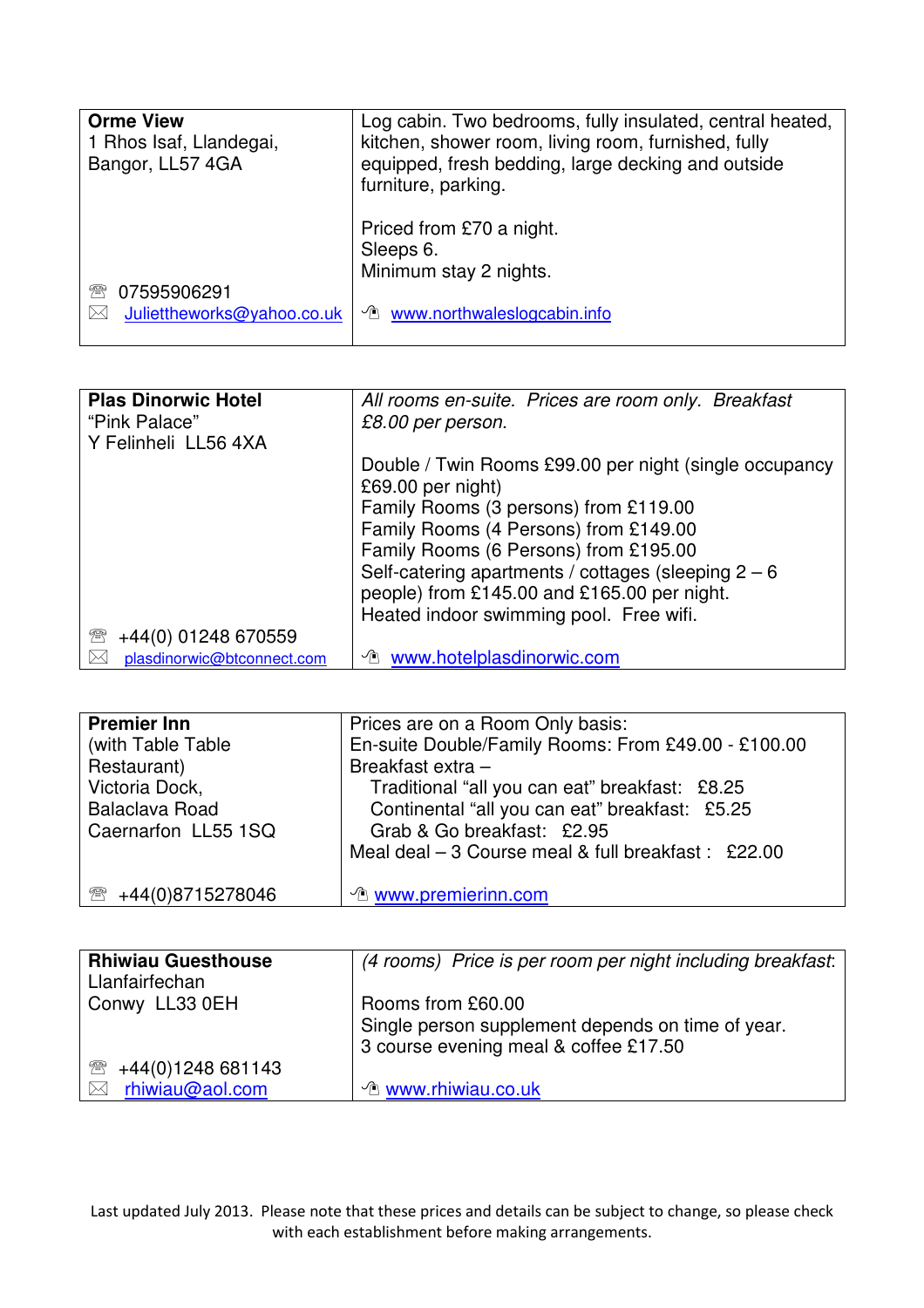| <b>Totters Independent Hostel</b> | Rooms from £17.00 pp/pn – continental breakfast and all |
|-----------------------------------|---------------------------------------------------------|
| Plas Proth Yr Aur                 | bedding are provided in the overnight charge. Bedrooms  |
| 2 High Street                     | sleep either 4 or 6 and can be arranged as mixed or     |
| Caernarfon LL55 1RN               | single sex dorms. There is also a separate family room. |
|                                   | See also "Over the Road" for small groups who want the  |
| 2 +44(0)1286672963                | privacy of their own home (£20.00 /£25.00 pp/pn).       |
| $\boxtimes$                       |                                                         |
| totters.hostel@googlemail.com     | <b><i><sup>n</sup></i></b> www.totters.co.uk            |

| <b>Travel Lodge (Little Chef)</b>   | Prices are room only: From £19.00 to £67.95 (discounts |
|-------------------------------------|--------------------------------------------------------|
| A5 / A55 Junction,                  | on line and for early booking).                        |
| Llys-y-gwynt,                       | On site facilities: Little Chef / Burger King          |
| Bangor LL57 4BG                     | Wifi access, from: £5.00 for one hour                  |
|                                     | Free parking                                           |
| <sup>3</sup> +44(0) 8719 848484 for | <b>Petrol Station</b>                                  |
| bookings (01248 370345 for          |                                                        |
| enquiries only)                     | <sup>1</sup> www.travelodge.co.uk                      |

| <b>Tregarth Homestay B&amp;B</b> | 1 double en-suite, 1 single with private bathroom and 1 |
|----------------------------------|---------------------------------------------------------|
| Peter & Kathleen Coleman         | twin with private bathroom. Cooked breakfast included   |
| Llain y Grug                     | in price.                                               |
| Dob                              | Twin £60.00 per night (single occupancy £35.00)         |
| Tregarth LL57 4PW                | En-suite Double £65.00 per night (single occupancy      |
|                                  | £40.00)                                                 |
| ☎<br>+44(0)1248 600532           | Single room £40.00                                      |
| $\bowtie$                        | 2 night minimum stay July/August & weekends.            |
| tregarth.homestay@btinternet.    |                                                         |
| com                              | www.tregarth-homestay.com<br>∽∕ो                        |

| <b>Ty Rowan Cottage</b><br><b>Bunkhouse</b> | The property is an old quarry man's cottage in Rachub,<br>offering self-catering accommodation for up to 8. |
|---------------------------------------------|-------------------------------------------------------------------------------------------------------------|
| 36, Tan-Y-Bwlch Road                        |                                                                                                             |
| Llanllechid<br>Bangor                       | Prices start at £12.50 per night                                                                            |
| Gwynedd LL573HU                             | www.ty-rowan.co.uk<br>√门                                                                                    |
|                                             |                                                                                                             |
|                                             |                                                                                                             |
| +44 (0) 7852252492<br>₩                     |                                                                                                             |
| info@ty-rowan.co.uk<br>$\bowtie$            |                                                                                                             |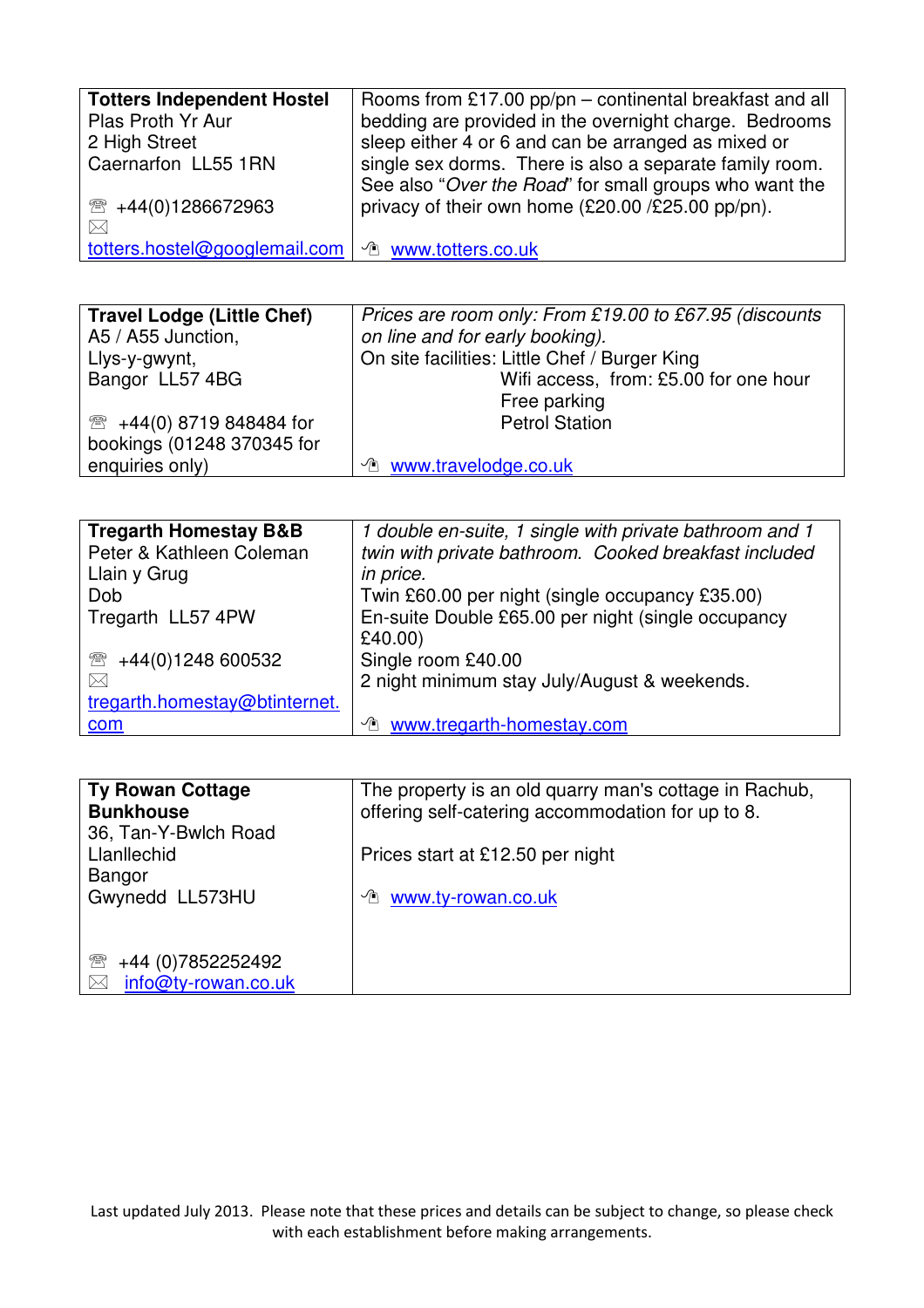| (4 en-suite rooms). Prices include cooked breakfast and |
|---------------------------------------------------------|
| are per night:                                          |
|                                                         |
| Master double: £70.00                                   |
| Double: £65.00                                          |
| Twin: £60.00                                            |
| Single: £35.00                                          |
|                                                         |
| www.y-gelli.co.uk<br>$\sqrt{r}$                         |
|                                                         |

## **ANGLESEY**

| <b>Anglesey Arms Hotel</b><br>Mona Road | (16 rooms) Prices are per room & include breakfast:                                                                                |
|-----------------------------------------|------------------------------------------------------------------------------------------------------------------------------------|
| Menai Bridge LL59 5UP                   | Single en-suite room: £65.00<br>Double / Twin en-suite room: £100.00 (single occupancy<br>£75.00)<br>Family en-suite room: £120.00 |
| +44(0)1248 712305<br>$\mathbb{R}$       | <sup>1</sup> www.anglesey-arms.co.uk                                                                                               |
| Anglesey@jwlees.co.uk<br>$\bowtie$      |                                                                                                                                    |

| <b>Ardudwy</b>         | (3 rooms) price includes full cooked breakfast:        |
|------------------------|--------------------------------------------------------|
| <b>Brynsiencyn</b>     |                                                        |
| <b>LL61 6NJ</b>        | Double Room (adjacent bathroom): from £30.00 pp / pn   |
|                        | Family Room en-suite: (up to 4 occupants - 2 adults, 2 |
|                        | children).                                             |
|                        | Reduction in rates over winter months. Longer stays    |
|                        | available (rate dependant on length of stay).          |
| +44(0)1248 430928<br>T |                                                        |
| ardudwy@btinternet.com | www.anglesey-bedandbreakfast.co.uk<br>√∎े              |

| <b>Carreg Bran Hotel</b><br><b>Church Lane</b>                  | Prices include breakfast                                                                                                         |
|-----------------------------------------------------------------|----------------------------------------------------------------------------------------------------------------------------------|
| <b>Holyhead Road</b><br>Llanfairpwllgwyngyll<br><b>LL61 5YH</b> | Out of Season (October to May):<br>Single Room: From: £60.00<br>Double / Twin Room: From £75.00<br>Triple / Family Room: £120.00 |
|                                                                 | In Season (June to September):<br>Single Room: From: £75.00<br>Double / Twin Room: From: £80.00<br>Triple / Family Room: £150.00 |
| ☎<br>+44(0)1248 719134<br>$\boxtimes$                           |                                                                                                                                  |
| info@carregmonhotel.co.uk                                       | <b><i><u>A</u></i></b> www.carregmonhotel.co.uk                                                                                  |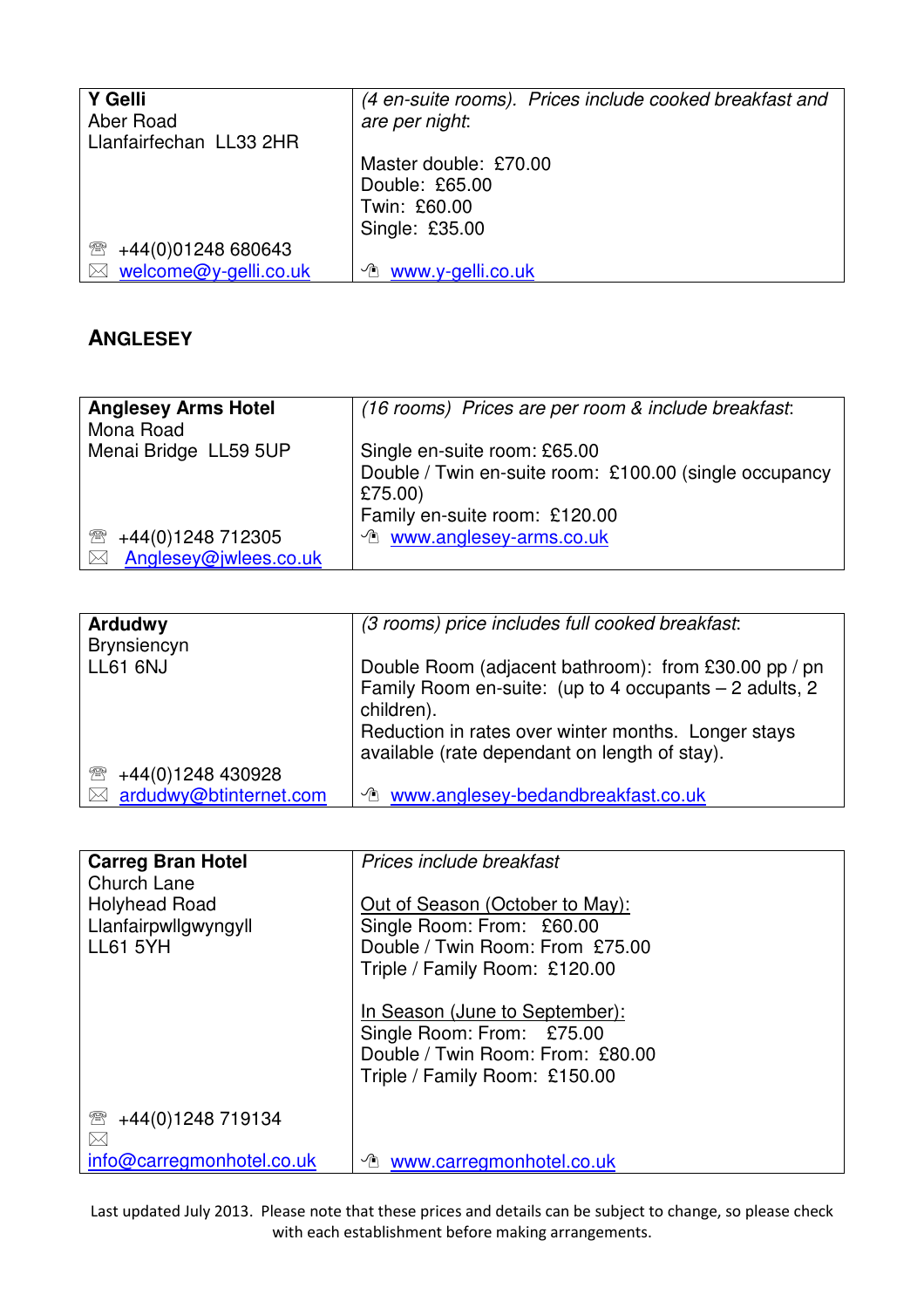| <b>Plas Rhianfa</b><br>Glyn Garth<br><b>Beaumaris</b><br><b>LL59 5LS</b> | (21 rooms) prices are per room and include breakfast.<br>Classic rooms start at £155 |
|--------------------------------------------------------------------------|--------------------------------------------------------------------------------------|
| +44(0)1248 713656<br>$\mathbb{R}$<br>info@plasrhianfa.com<br>$\bowtie$   | <b><i><u>A</u></i></b> www.plasrhianfa.com                                           |

|                                       | (3 rooms) Prices are per room & include breakfast: |
|---------------------------------------|----------------------------------------------------|
| <b>Victoria Cottage</b>               |                                                    |
| <b>Beaumaris</b>                      | Double en-suite (Hansom Room): £90.00              |
| <b>LL58 8DA</b>                       | Double en-suite (Victoria Suite): £90.00           |
|                                       | King size / Family en-suite (Ashurst Suite):       |
|                                       | Twin / Double occupancy £110.00                    |
|                                       | 2 adults, 2 children £140.00                       |
| +44(0)1248 810807<br>$\mathbb{R}$     |                                                    |
| info@victoriacottage.net<br>$\bowtie$ | The www.victoriacottage.net                        |

| <b>Victoria Hotel</b><br><b>Telford Road</b> | (22 rooms) Prices are per room & include breakfast:                                                                       |
|----------------------------------------------|---------------------------------------------------------------------------------------------------------------------------|
| Menai Bridge LL59 5DR                        | Single en-suite: £49.50<br>Double / Twin en-suite: up to £69.50<br>Triple room: up to £90.00<br>Family room: up to £95.00 |
| +44(0)1248 712309<br>₩                       |                                                                                                                           |
| info@vicmenai.com<br>$\bowtie$               | <sup>1</sup> www.vicmenai.com                                                                                             |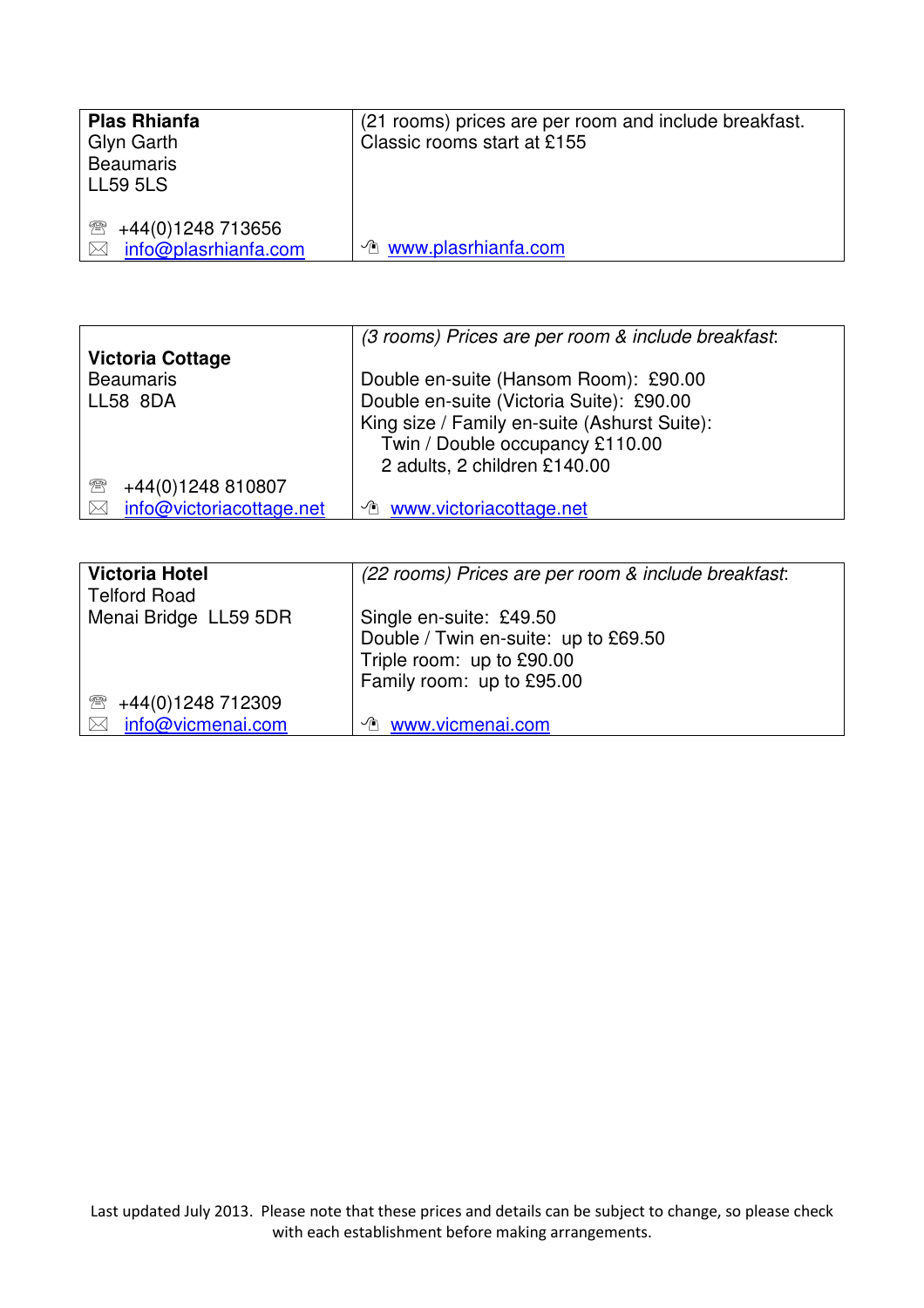## **SHORT-TERM ACCOMMODATION**

| <b>Castaway Cottages</b><br><b>Beach Road</b><br><b>Benllech</b><br>Anglesey LL74 8SW | 6 holiday cottages<br>Prices very throughout the year. Contact for details. |
|---------------------------------------------------------------------------------------|-----------------------------------------------------------------------------|
| $\mathbb{R}$<br>+44(0)1248 852628                                                     | <b><i><u>A www.selfcateringanglesey.co.uk</u></i></b>                       |

| <b>Coastal Holidays</b><br>Plas Lon Las<br><b>Brynsiencyn</b><br>Anglesey LL61 6TQ | Holiday cottages, apartments, lodges, farms available all<br>year round for breaks. Minimum stay 2 nights. |
|------------------------------------------------------------------------------------|------------------------------------------------------------------------------------------------------------|
| $\mathbb{R}$<br>+44(0)1248 430190<br>info@coastalholidays.net<br>$\boxtimes$       | <b><i><sup>th</sup></i></b> www.coastalholidays.net                                                        |

| <b>Garnedd Ddu Holiday Cottages</b> | 6 self-catering cottages sleeping between 3 and 6 |
|-------------------------------------|---------------------------------------------------|
| <b>Star</b>                         | people (min 2 people)                             |
| Gaerwen                             | 2-3 nights' minimum stay (depending on season).   |
| Anglesey LL60 6AN                   | Term & conditions available online.               |
| ■ +44(0)1248 714261                 | www.garneddholidaycottages.co.uk                  |
| mail@garneddholidaycottages.co.uk   | ∽∕ो                                               |

| <b>Menai Holiday Cottages</b><br>Unit 4 & 6, Brynsiencyn Workshops<br>Old School<br><b>Brynsiencyn</b><br>Anglesey LL61 6HZ. | A selection of Self-catering Holiday Cottages |
|------------------------------------------------------------------------------------------------------------------------------|-----------------------------------------------|
| +44(0)1248 430258<br>₩<br>info@menaiholidays.co.uk<br>$\bowtie$                                                              | www.menaiholidays.co.uk/<br>∽                 |

| <b>Mann's Holidays Limited</b><br><b>Gaol Street</b><br>Pwllheli<br>Gwynedd - LL53 5DB | Self-Catering Holiday Agency in North Wales.<br>Includes properties in Gwynedd, Anglesey and<br>North Wales Coast. |
|----------------------------------------------------------------------------------------|--------------------------------------------------------------------------------------------------------------------|
| $\mathbb{R}$<br>+44(0)1758 613 666<br>enquiries@mannsholidays.com<br>$\boxtimes$       | <b><i><u>A</u></i></b> www.mannsholidays.com                                                                       |